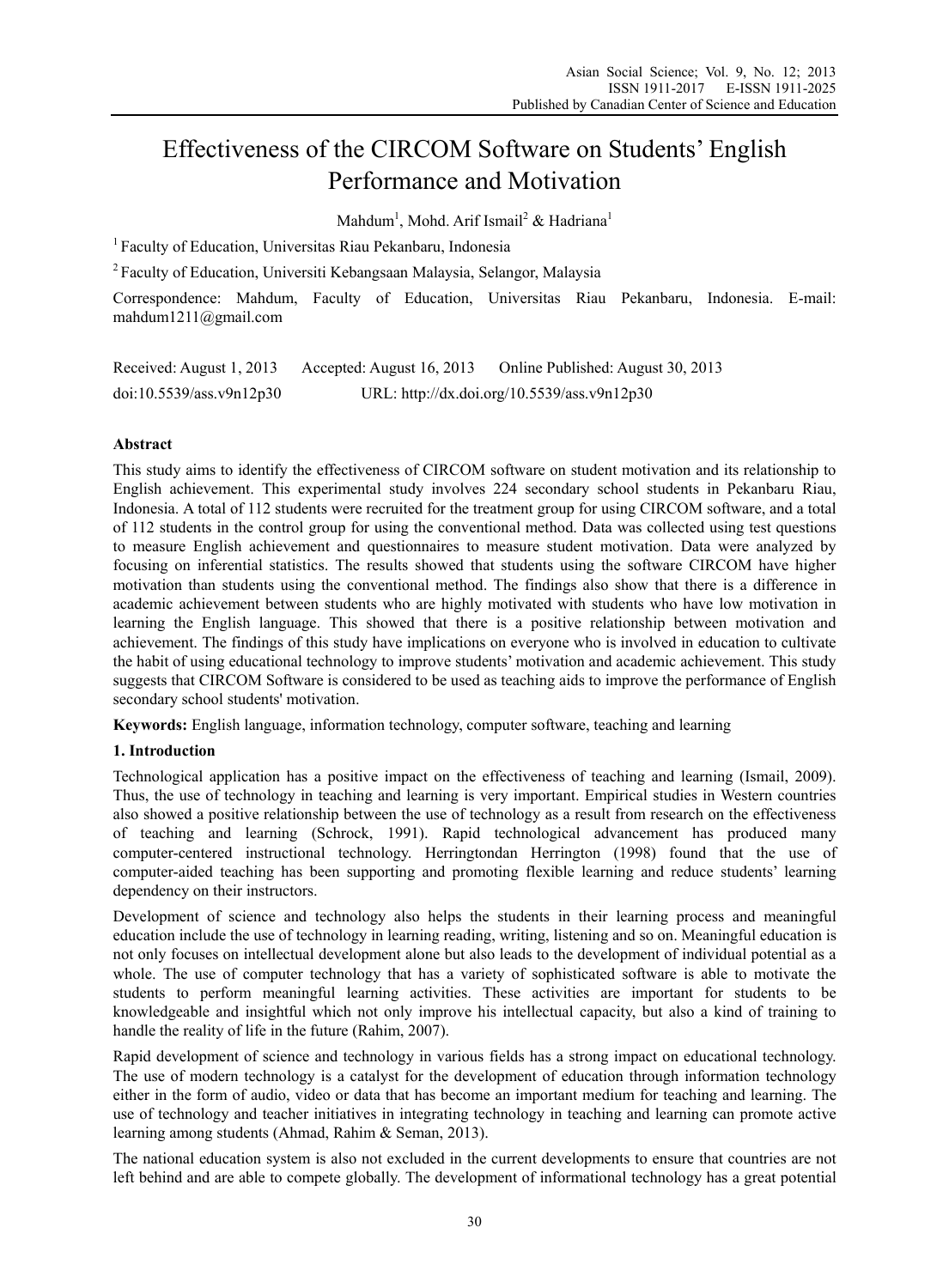to transform the way people capture knowledge. It also provides opportunities for the teachers to apply various interesting and effective teaching techniques (Jamaluddin & Zaidatun, 2003). Through the use of technology in education, cooperative learning can be handled successfully. It is able to form a pattern of critical thinking skills among students and be able to build social skills among students as they discuss various problems in language learning (Ahmadi, 2004).

# **2. Problem Statement**

Technology in education is not only an important aspect which helps the teaching and learning process but also is the key element to the modernization of the education system of a country. The use of computers and information technology in education will be meaningful if it is handled by a well-versed teacher. The technology should be used by teachers in an organized manner that suits the purpose of learning and student demography (Auzar, 2010). Creative use of information technology can assist in more effective delivery of knowledge as an abstract idea which can be visualized through the application of technology (Heinich et al., 2005). Considering the various disciplines in education, computer software and computer programs also have a variety of programs and creative softwares in line with the syllabus, the level of student thinking and the elements that are of interest to the students to use the software (Hamalik, 2001). However, the extent to which the software is appropriate and effective to attract and motivate the students is still unclear. Therefore, scientific research on this aspect is needed.

Activity-based learning method and active student participation is essential in language learning. Slavin (1995a) proposed cooperative learning as an approach to language learning. Cooperative learning is a learning process that involves students learn in small groups and work together to maximize learning (Johnson & Johnson, 1993). Although cooperative learning is able to train students' skills in critical thinking and improve learning and social skills (Slavin, 1991), not all students have the opportunity to communicate optimally. Furthermore, the diversity of students' personalities limits the students' opportunity to involve actively. Therefore, it is important to create a mechanism to ensure that all students have the opportunity to communicate and learn language. The existence of information and communication technologies has given an opportunity to the students. However, to what extent it really benefits the students and teachers are still not clear. This has prompted a research in this aspect. Furthermore, past empirical studies have shown that there are still many teachers with negative attitude towards computer-aided teaching in the learning process (Aziz, 2011). The study also found that not all teachers can accept and use technology in teaching and learning, such as the use of the most basic software, PowerPoint.

While technology in education has expanded rapidly, its use to enhance students' soft skills is still not answered. For example, many students in the Southeast Asian region are still facing difficulties to master English. Students come from different social and cultural backgrounds and different schools of origin which causes them to achieve English at different levels (Sharin, 2010). This question is marked with lacking of fluency in reading and speaking English, limited vocabulary and low level of understanding about the matters discussed in text (Santi, 2010). Those who are weak in English are even less motivated to learn, has lack of English vocabulary acquired, and face problems in reading (Rahim, 2007). Lacking of facilities and teaching techniques also contributes to the problem of learning the English language (Rahim, 2007). Although a computer software is used to help the students master English language, how it works is still not much studied. This is because many past studies had focused on the motivation among students (Lepper et al., 2005) without looking into what extent are the computers and information technology capable to motivate learning. Hence, to examine the effectiveness of the use of computer software in enhancing motivation and academic performance, CIRCOM software has been made the main subject. CIRCOM software usage is found to promote the active participation of students in the West (Rysavy & Sales, 2009). However, to what extent it is able to attract the students' interest and motivation in the Southeast Asian region is still unclear. This is an important study because there is a different perspective based on the differences in infrastructure, education system, socio-cultural and environment allows software applications CIRCOM in learning English here. For this purpose, Indonesia was chosen as the study location.

## **3. Research Objectives**

This study aims to determine the effectiveness of CIRCOM software towards English achievement and motivation to integrate cooperative learning theory and computer aided learning theory which can be used effectively for teaching and learning language by the students of SMP Negeri Pekanbaru. In addition, the study also examines the relationship between motivation and achievement.

## **4. Research Methodology**

This study uses a quasi-experimental design pre-test and post-test control group equivalent (*Non-equivalent pretest and posttest control group design*). Quasi-experimental design was used for this study using the classes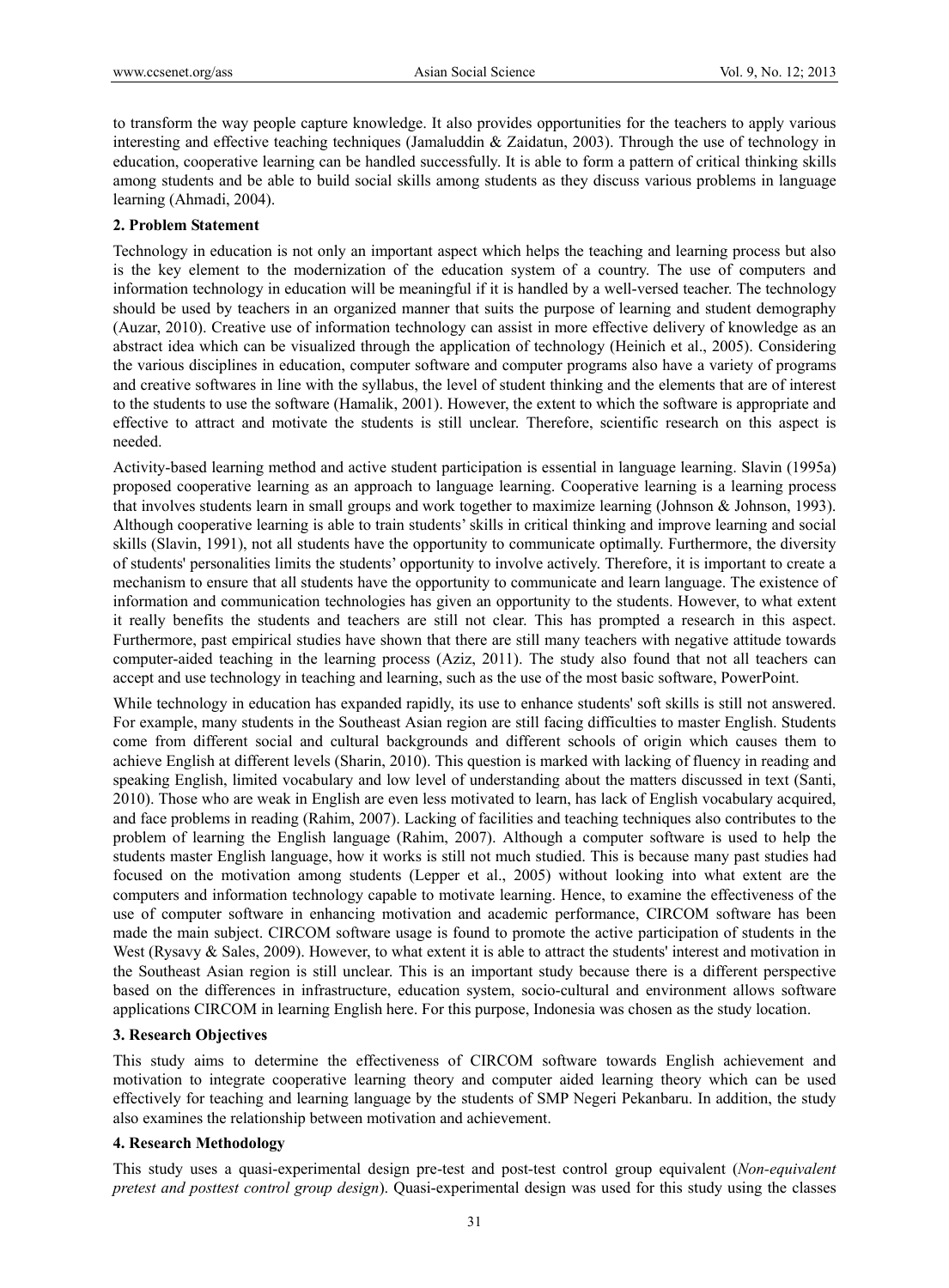available (Wiersma, 2000). Internal validity was taken into account in this study with respect to Frankfort and Nachmias (2000) while for the extrinsic validity with respect to Sekaran (1992). The study involved a total of 224 secondary school students in Pekanbaru Riau Indonesia: 112 people from the treatment group and 112 from the control group.

The reliability of the survey instrument for English achievement test questions in this study is identified by determining the discrimination index, difficulty index and Cronbach alpha, while the questionnaire for motivation is determined by using the Cronbach alpha value. To determine the validity and reliability of the English achievement test questions are constructed, the difficulty index and discriminant index was searched based on a pilot study involving 30 high school students. Discriminant analysis to determine the index and difficulty index was done using the software ANATES4. Results of the analysis of the validity of the research instrument student English achievement test was at a moderate level for each item and each item is fit for use in this study (Karno To, 1996) and Cronbach alpha value for a test of English language and motivate students was at a good level of 0.84 and 0.79. This shows each item fit and strong surveyed used in this study (Lim, 2007). Data analysis involves inferential statistics including the Shapiro-Wilk, t-test and Pearson's correlation.

#### **5. Results and Discussions**

#### *5.1 Analysis of Pre-Test English Language Achievement and Student Motivation*

Shapiro Wilk analysis was carried out on the pre-test English language achievement and motivation involving student demographic groups. Shapiro Wilk test analysis results for the pre-test English language achievement and motivation are shown in Table 1 below.

| Variables  |           | Shapiro-Wilk      |     |       |  |
|------------|-----------|-------------------|-----|-------|--|
|            | Group     | <b>Statistics</b> | Df  | Sig.  |  |
| English    | Treatment | 0.982             | 112 | 0.132 |  |
|            | Control   | 0.984             | 112 | 0.144 |  |
| Motivation | Treatment | 0.989             | 112 | 0.467 |  |
|            | Control   | 0.987             | 112 | 0.366 |  |

|  |  | Table 1. Shapiro Wilk pre-test for English language achievement and student motivation based on groups |
|--|--|--------------------------------------------------------------------------------------------------------|
|  |  |                                                                                                        |

Table 1 shows a significant value for the pre-test in English achievement among the treated group sig.= 0.132 and control group sig. = 0.144. Each significant values for pre-test for the treated group and control group p>0.05. This shows that both groups are homogen in terms of English achievement . Significant value for pretest for motivation of treate group sig.  $= 0.467$  while the control group sig.  $= 0.366$ . Each significant value for pretest of students' motivation in the treated group and control group p>0.05. This shows that both groups are homogen. As a whole, it can be concluded that the treated group and control group are used in determining the effectiveness of the CIRCOM software on English achievement and motivation.

## *5.2 Analysis of the Post-Test Student Achievement in English*

Independent t-test analysis was conducted to identify the differences of students' English language achievement based on group. Independent t-test analysis results are shown in the table 2 below.

Table 2. Independent t test english student achievement differences based on group

| Group     |            | Min   | standard deviation |        | df  | Sig.  |
|-----------|------------|-------|--------------------|--------|-----|-------|
| Treatment |            | 81.64 | 5.214              | 17.803 | 222 | 0.000 |
| Control   | $1 \Omega$ | 65.30 | 8.194              |        |     |       |

Table 2 shows that there are significant differences in the achievements of students studying the English language by using CIRCOM with students studying with the conventional method with the value of  $t = 17803$ and sig  $= 0.000$ . Students who learn using the software CIRCOM (mean  $= 81.64$ ) have English achievement higher than students studying with the conventional method (mean = 65.30). The findings of this study indicate that CIRCOM software will improve student achievement in English. This can be explained as the use of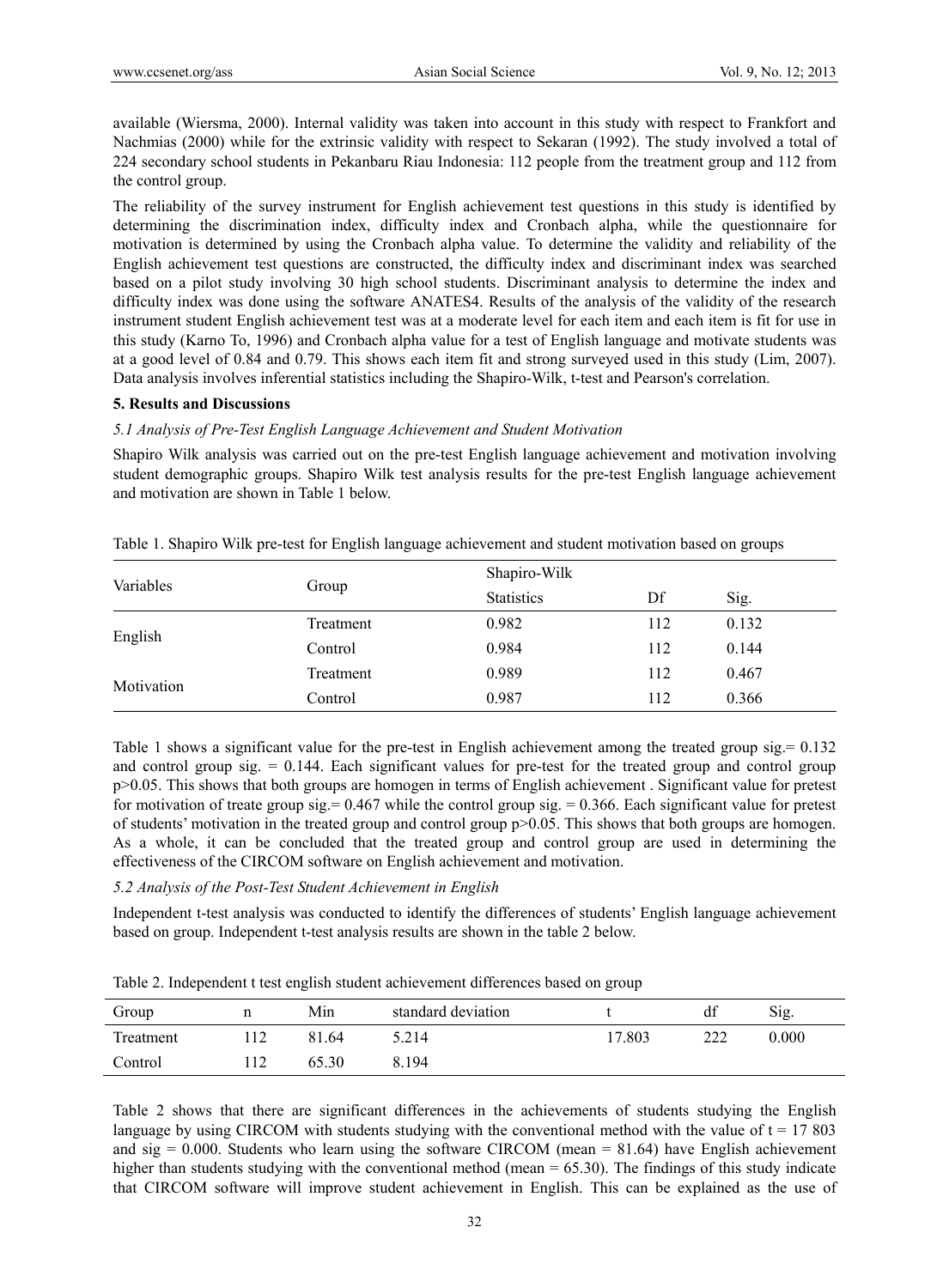learning software CIRCOM as able to provide strength, freedom, love and pleasure to be able to develop the students' motivation to learn. Stevens dan Slavin (1995) states that students need to be motivated to do an effective collaboration skills when they are working co-operatively. The effects of students' active involvement is able to accelerate English language learners' achievement.

## *5.3 Analysis of the Post-Test Motivation*

Independent t-test analysis was conducted to identify differences based on the students' motivation. Independent t-test analysis results are shown in the table 3 below.

| Group     | п  | Min  | standard deviation | Ē     | df         | Sig.  |
|-----------|----|------|--------------------|-------|------------|-------|
| Treatment | 12 | 4.23 | 0.261              | 6.341 | າາາ<br>∠∠∠ | 0.000 |
| Control   | 12 | 3.93 | 0.419              |       |            |       |

Table 3. Independent t test based on the difference motivation

Table 3 shows that there are significant differences between motivation of students who learn using the software CIRCOM with students studying with the conventional method with the value of  $t = 6341$  and sig = 0.000. Students who learn using the software CIRCOM (mean = 4:23) has a higher motivation compared to students studying with the conventional method (mean = 3.93). These findings indicate that learning to use the software CIRCOM can increase student motivation. Using CIRCOM software gives attractive appearance with beautiful photos to attract students to learn English. Learning to use the software CIRCOM focused on students' education. Parallel to Slavin (2006), the orientation of the target in one of these is to motivate learning towards achievement of targets.

## *5.4 The Relationship between Motivation and Achievement of Students in English*

Pearson correlation analysis was conducted to identify the relationship between motivation and achievement of English language learners. Pearson correlation analysis results are shown in Table 4 below.

| Relation   | English achievement |       | Interpretation |  |
|------------|---------------------|-------|----------------|--|
|            |                     | Sig.  |                |  |
| Motivation | 0.364               | 0.000 | Weak           |  |

Table 4. The relationship between motivation and achievement of students in English

Table 4 shows that there is a significant relationship between motivation and English achievement of students with  $r = 0.364$  and sig = 0.000 (p <0.01). However, the strength of positive relationship is weak. The findings are in line with studies conducted by Fahda Risa (2013) who found that there is a relationship between motivation and achievement. This study also provides new input to past studies to find that motivation and achievement have a positive relationship, and motivation to learn also has a relationship with the use of computer software. These findings contribute to the understanding of the relationship between motivation, computer use and academic achievement.

#### **6. Implication and Recommendation**

The results showed that there were significant differences in English achievement of students using the CIRCOM software compared to students using the conventional method (traditional method commonly practiced in schools as learning exercises and discussions in forms of textbook). This indicates that the CIRCOM software has favorable effect on the achievement of English learners. These findings provide input to related parties in the field of education especially school teachers to use CIRCOM software in teaching and learning, as well as increasing student achievement, CIRCOM software is also capable of increasing students' motivation in English. There is a need for ongoing efforts on behalf of the school to encourage the use of CIRCOM software in teaching and learning the English language until the integration of technology in teaching and learning in schools is realized to the maximum extent possible.

## **7. Conclusion**

The use of CIRCOM software is deemed as successful in increasing the achievement of English language and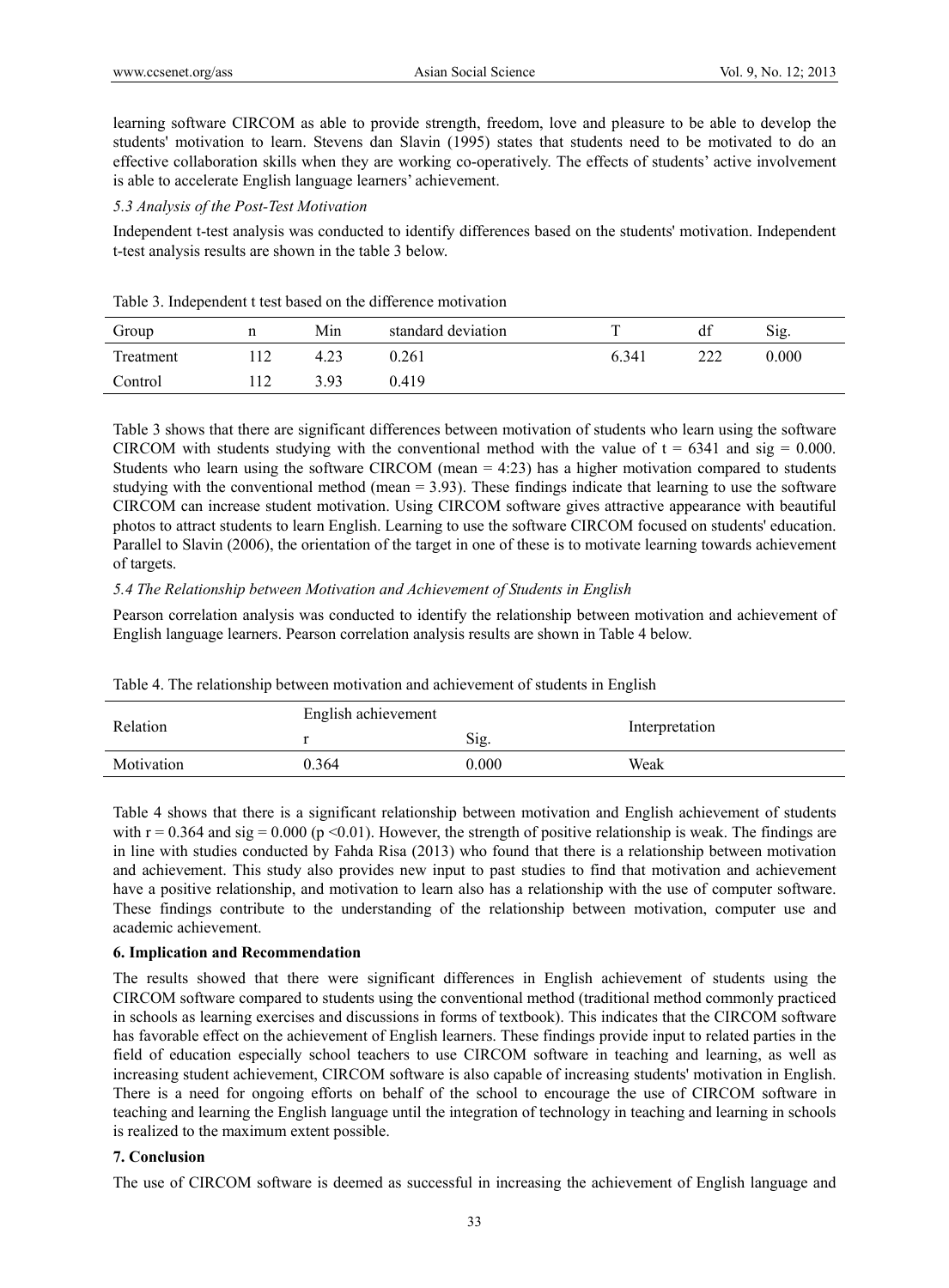motivation. Advantages and facilities provided by the CIRCOM software have helped teachers and students to master topics taught in English. Research also has demonstrated that increasing student achievement in English is also influenced by the students' motivation. The increase in students' achievement and motivation by using the CIRCOM software is an alternative for the parties involved in education to get the software to be used in teaching and learning. Educational technology is required to be assimilated in order to increase student motivation and academic achievement. Recognizing that it is highly expensive, a wise alternative funding should be planned by top level management so that it can be realized in the scope and capacity of the economy of a country.

#### **References**

- Ahmad, A. R., Rahim, A., & Seman, A. A. (2013). Active learning through history subject towards racial unity in Malaysia. *Social Sciences (Pakistan), 8*(1), 19-24.
- Auzar. (2010). Development and Evaluation of Teaching and Learning Effectiveness Using Basic Computer Aided Language Reading Indonesia. PhD Thesis. Faculty of Education, UKM. (Pembangunan dan Penilaian Keberkesanan Perisian Pengajaran dan Pembelajaran Berbantukan Komputer Asas Membaca bahasa Indonesia. Tesis Dr. Fal. Fakulti Pendidikan, UKM.)
- Aziz, N. A. (2011). Transforming thinking: A view from the corner of constructivist ideology. *Journal of Education and Training MARA* (Transformasi pemikiran: Satu pandangan dari sudut fahaman konstruktivis. *Jurnal Pendidikan dan Latihan MARA, 3*(1), 73-83.
- dan Zaidatun Tasir, J. H. (2003). *Multimedia in Education* (Multimedia dalam Pendidikan). Kuala Lumpur: PTS Publications dan Distributors Sdn Bhd.
- Frankfort-Nachmias, C., & Nachmias, D. (2000). *Research methods in the social science* (6th ed.). New York: Worth Publisher.
- Hamalik. (2001). *New Approach to Teaching and Learning Strategies Based on CBSA* (Pendekatan Baru Strategi Belajar Mengajar Berdasarkan CBSA). Bandung: Sinar baru Algensido.
- Heinich, R., Molenda, M., Russel, J. D., & dan Smaldino, S. E. (2005). *Instructional Media and Technologies for Learning* (8th ed.). Ohio: Merril Prentice Hall.
- Herrington, J., & Herrington, A. (1998). Authentic assessment and multimedia: How university students respond to a model of authentic assessment. *Journal Higher Education Research and Development, 17*(3), 305-322. http://dx.doi.org/10.1080/0729436980170304
- Ismail, M. A. (2009). *Contribution of Demographic Factors toward ICT Readiness of Instructors in Royal Malaysian Navy training Centres.* Kuala Lumpur: Malaysian Educational Technology Association.
- Johnson-Laird, P. N. (1993). *Human and Machine Thinking*. New Jersey: Lawrence Erlbaum Associates.
- Lepper, M. R., Corpus, J. H., & Iyengar, S. S. (2005). Intrinsic and extrinsic motivation orientations in the classroom: Age differences and academic correlates. *Journal of Educational Psychology, 97*, 184-196. http://dx.doi.org/10.1037/0022-0663.97.2.184
- Lim, C. H. (2007). *Educational research: Quantitative and Qualitative Approaches* (Penyelidikan Pendidikan: Pendekatan Kuantitatif dan Kualitatif). Kuala Lumpur: McGraw Hilll Education.
- Mei, H. J., & Yusuff, S. L. B. M. (2010). Relationship between Level of Academic Achievement Motivation with Distance Education Universiti Sains Malaysia. Faculty of Education, Universiti Kebangsaan Malaysia (Hubungan Antara Tahap Motivasi Dengan Pencapaian Akademik Pelajar Pendidikan Jarak Jauh Universiti Sains Malaysia. Fakulti Pendidikan Universiti Kebangsaan Malaysia).
- Rahim, F. (2007). *Teaching Reading in Elementary Schools* (Pengajaran Membaca di Sekolah Dasar). Jakarta: Bumi Aksara.
- Risa, F. (2013). Relationship between Motivation Study Against Indonesian Student Learning Outcomes at Creative Essay Grade Students Xi Narasi State sma 1 Kualu Hulu Aek Kanopan Learning Year 2012/2013. Thesis. Faculty of Education, State University of Medan. (Hubungan Motivasi Belajar Terhadap Hasil Belajar Bahasa Indonesia Siswa Pada Materi Menulis Karangan Narasi Siswa Kelas Xi Sma Negeri 1 Kualu Hulu Aek Kanopan Tahun Pembelajaran 2012/2013. Tesis. Fakulti Pendidikan Universiti Negeri Medan)
- Rysavy, S. D. M., & Sales, G. C. (2009). Cooperative Learning in Computer based Instruction. *Educational Technolohy Research and Development, 37*(2), 15-24.